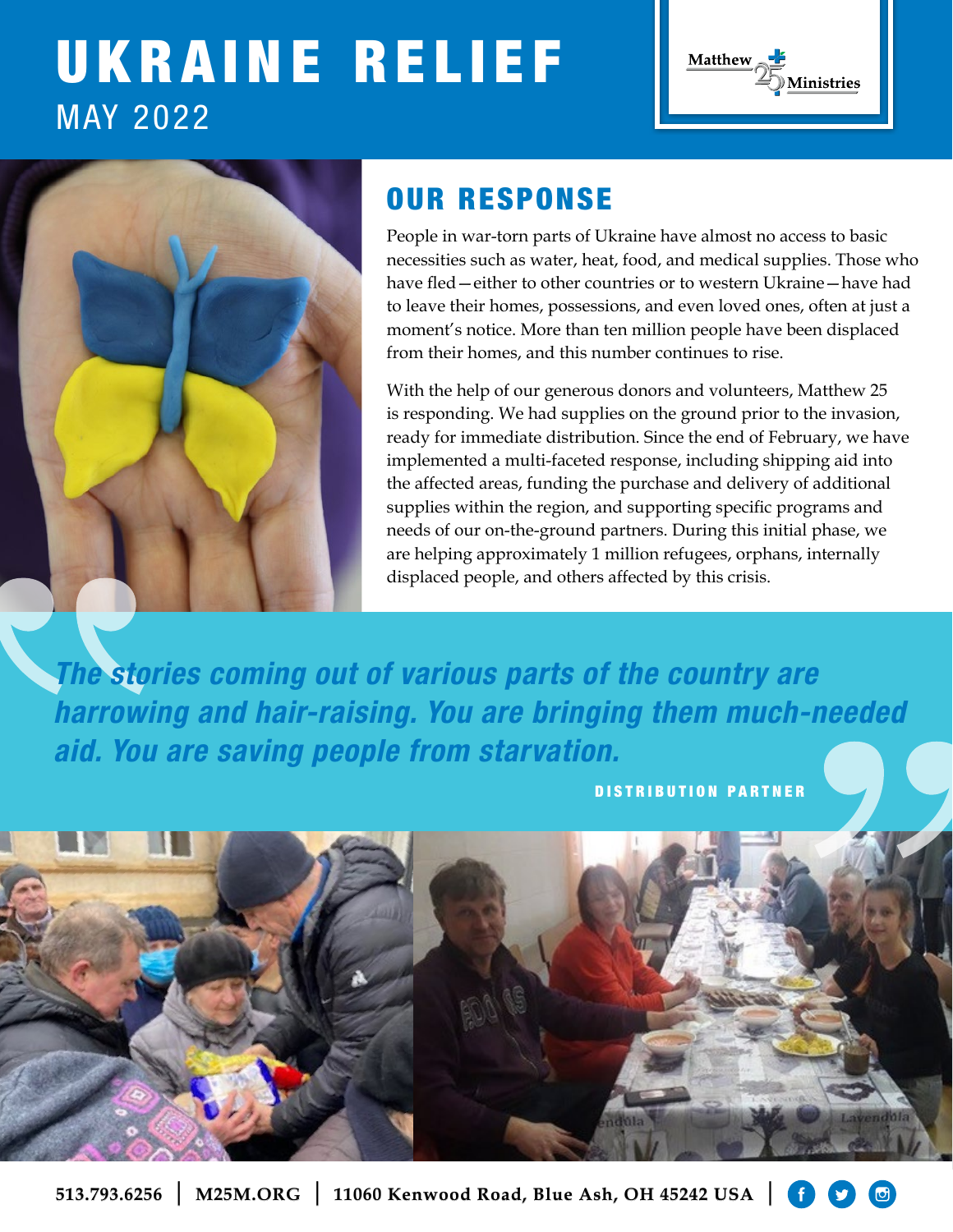### OUR REACH

For years, Matthew 25 has worked with several partner organizations that serve Ukraine and nearby areas. Since the invasion began, we've been able to work with these same partners, as well as new ones, to get supplies into the hands of those affected quickly and efficiently.

Our aid is assisting people in more than 20 cities throughout Ukraine, as well as Moldova, Romania, Poland, and Slovakia, and is being distributed through refugee centers, orphanages, medical facilities, churches, and other organizations serving those in need.

> **WE ARE SHIPPING HUMANITARIAN AID TO UKRAINE**

> > 513-793-6256 www.m25m.org



*It took us 16 hours to get here after the night of February 24-25 when the shelling of the area where we lived began. Here we have clean bed linen, hot water, and all the conditions for a normal life. We are deeply grateful to you. May God bless you all and give you a hundredfold!*

RECIPIENT